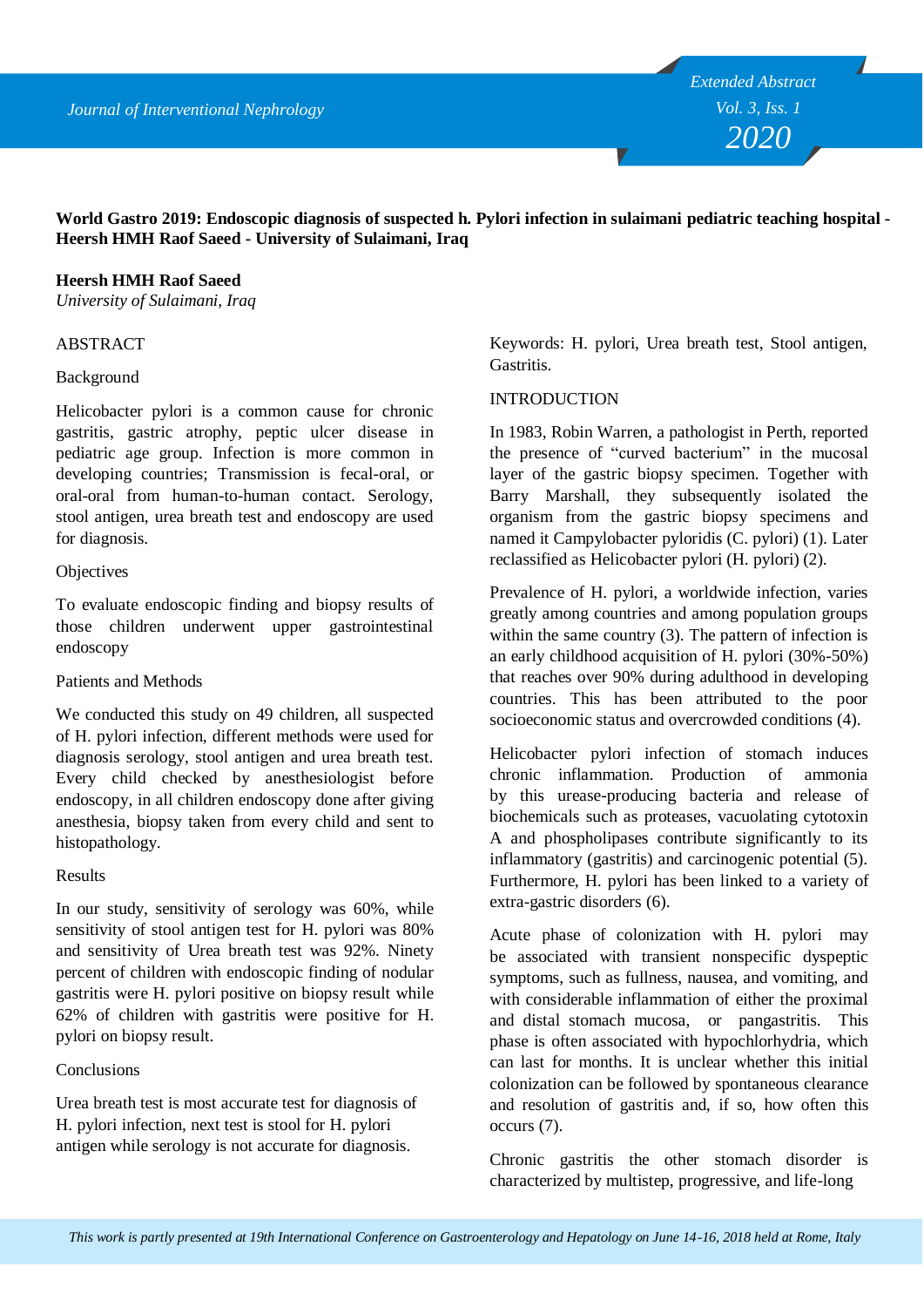inflammation disease. One may estimate that more than half of the world population have this disease in some degree and extent, indicating that even many hundreds of millions of people worldwide may have chronic gastritis in a form or other (8).

Historically, serology approach was the first suggestion in order to diagnose H. pylori infection. Although the Stool Antigen test is an accurate and precise method this accuracy is influenced by several limiting factors: upper gastrointestinal bleeding, antibiotic consumption, bowel movement, and also proton pump inhibitors (PPIs) uptake (9).

Urea breath test (UBT) is a very attractive method to measure the H. pylori active infection by microbiologists and clinicians, the UBT is a gold standard method (10).

Serological diagnosis another way of diagnosis. Due to the different backgrounds in host genetics, it can be expected that various H. pylori strains induce different levels of antibodies and it may be a considerable item in explaining the reported findings (11).

Gastritis updated Sydney grading is used to categorized gastritis according to histopathological change in biopsy sample (12).

## PATIENTS AND METHODS

This is a retrospective study conducted in gastroenterology unit in Pediatric Teaching Hospital in Sulaimani. We collected 49 children suspected of H. pylori infection who underwent upper gastrointestinal endoscopy from April 2017 to August 2018 .

Serology, stool test for H. pylori antigen and urea breath test were the methods of investigation used for diagnosis of H. pylori infection in our city. Serology test done by using immunochromatographic strip test for H. pylori IgG, IgM, IgA, all labs uses immunochromatographic monoclonal test for detection of H. pylori antigen in stool.

Selected children with positive test for H. pylori were admitted to hospital on day prior to endoscopy. Patient information were registered on database and information about name, age, sex, date, referred

physician and clinical data. Investigation done before admission and procedure were recorded. File maker pro software used for data entry and SPSS 17 used for data analysis and finding correlation. In our study we used sensitivity (Sensitivity=true positive / true positive + false negative) and specificity (true negative

/ true negative  $+$  false positive) for comparison.

Endoscopy was done under general anesthesia and biopsy was taken from pyloric region, incisura and body. Biopsy samples were stained by hematoxylin and eosin stain and examined under electron microscopy for H. pylori infection and updated Sydney system grading used for detection of gastritis (13).

Children underwent upper endoscopy without documented investigation for diagnosis was excluded from this study.

# RESULTS

Forty nine children were enrolled in our study, 23 (46.9%) were male and 26 (53.1%) were female, Table 1.

Twenty two children had positive serology for H. pylori: 9 of them proved H. pylori infection by biopsy result, sensitivity of serology test for H. pylori was 60%, and specificity was 7% as shown in Table 2.

Nineteen of children had positive stool antigen test: 16(84%) of them proved to have H. pylori infection by biopsy result. Sensitivity of stool test for H. pylori infection was 80%, while specificity was 75%, Table 3.

Twenty eight of children have positive urea breath test: 26 (93%) of them proved H. pylori infection by biopsy result, sensitivity of urea breath test was 92% and specificity was 50%, Table 4.

Thirteen children had normal endoscopic finding, four of them were positive for H. pylori infection on biopsy, another thirteen children had gastritis on endoscopy, eight of them were positive for H. pylori infection on biopsy. Twenty one children had nodular gastritis on endoscopy, nineteen of them were positive for H. pylori infection on biopsy, Table 5.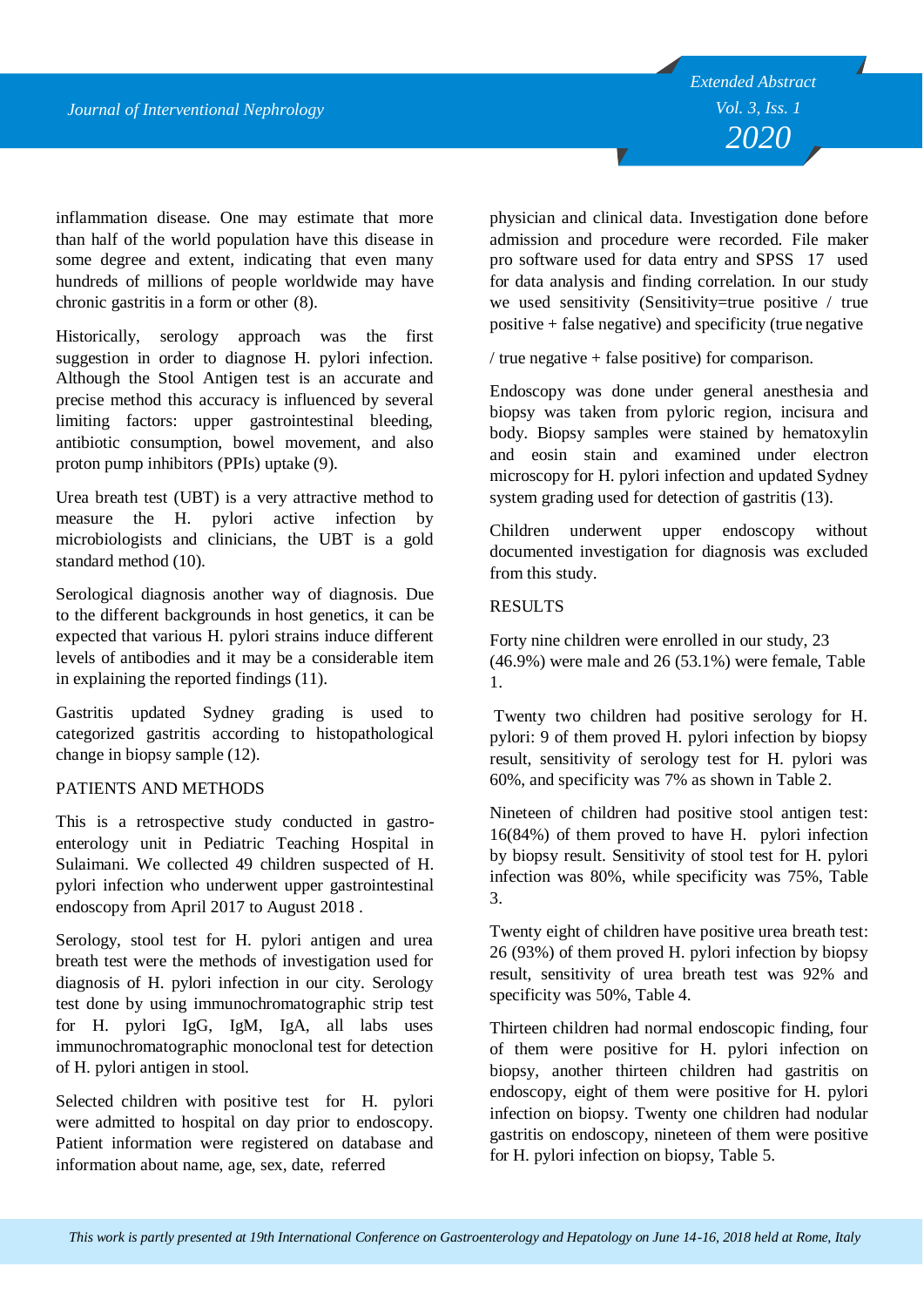*Extended Abstract Vol. 3, Iss. 1 2020*

Table 1. Sex distribution.

|               |                  |         | <b>PUSILIVE LESL</b>                                     |
|---------------|------------------|---------|----------------------------------------------------------|
| Gender        | <b>Frequency</b> | Percent | 69%<br><b>Predictive</b><br>value<br>O1<br>negative test |
| Male          | 23               | 46.9    |                                                          |
| <b>Female</b> | 26               | 53.1    | Table 4. H. pylori results                               |
| <b>Total</b>  | 49               | 100     | Test (UBT).                                              |

Table 2. H. pylori results according to serological tests.

|                                                   | H. pylori biopsy result |                 |                     |
|---------------------------------------------------|-------------------------|-----------------|---------------------|
| <b>Serology for</b><br><i>H. pylori</i>           |                         |                 | total               |
|                                                   | <b>Positive</b>         | <b>Negative</b> |                     |
| <b>Positive</b><br>serology                       | 9                       | 13              | 2<br>$\overline{2}$ |
| <b>Negative</b><br>serology                       | 6                       | 1               | 7                   |
| total                                             | 15                      | 14              | 2<br>9              |
| <b>Sensitivity</b>                                | 60%                     |                 |                     |
| <b>Specificity</b>                                | 7%                      |                 |                     |
| <b>Predictive</b><br>value<br>of<br>positive test | 40%                     |                 |                     |
| <b>Predictive</b><br>value<br>of<br>negative test | 14%                     |                 |                     |

Table 3. H. pylori results according to Stool test for H. pylori Ag.

| Stool test for<br>H. pylori Ag |                 |                 | Total |
|--------------------------------|-----------------|-----------------|-------|
|                                | <b>Positive</b> | <b>Negative</b> |       |
| <b>Positive Stool</b><br>test  | 16              | 3               | 19    |
| <b>Negative Stool</b><br>test  | 4               | 9               | 13    |
| total                          | 20              | 12              | 32    |
| <b>Sensitivity</b>             | 80%             |                 |       |
| <b>Specificity</b>             | 75%             |                 |       |
| <b>Predictive</b>              | 84%             |                 |       |

| value<br>ОĪ<br>positive test                       |     |  |
|----------------------------------------------------|-----|--|
| <b>Predictive</b><br>value<br>ofl<br>negative test | 69% |  |

Table 4. H. pylori results according to Urea Breath Test (UBT).

H. pylori biopsy result

| <b>Breath</b><br><b>Urea</b>                |                 |                 | Total |
|---------------------------------------------|-----------------|-----------------|-------|
| Test                                        | <b>Positive</b> | <b>Negative</b> |       |
| <b>Positive UBT</b>                         | 26              | 2               | 28    |
| <b>Negative UBT</b>                         | 2               | 2               | 4     |
| <b>Total</b>                                | 28              |                 | 32    |
| <b>Sensitivity</b>                          | 92%             |                 |       |
| <b>Specificity</b>                          | 50%             |                 |       |
| <b>Predictive value</b><br>of positive test | 92%             |                 |       |
| <b>Predictive value</b><br>of negative test | 50%             |                 |       |

Table 5. H .pylori infection according to endoscopic finding.

H.pylori biopsy result

| Endoscopic<br>finding |            |                     | Tot<br>al |
|-----------------------|------------|---------------------|-----------|
|                       | Positive   | <b>Negativ</b><br>e |           |
| Normal                | $4(31\%)$  | $9(69\%)$           | 3         |
| <b>Gastritis</b>      | 8(62%)     | 5(38%)              | 3         |
| Nodular<br>gastritis  | 19(90%)    | $2(10\%)$           | 2         |
| <b>Ulceration</b>     | $2(100\%)$ | $\left( \right)$    | 2         |
| Total                 | 33         | 16                  | 4<br>9    |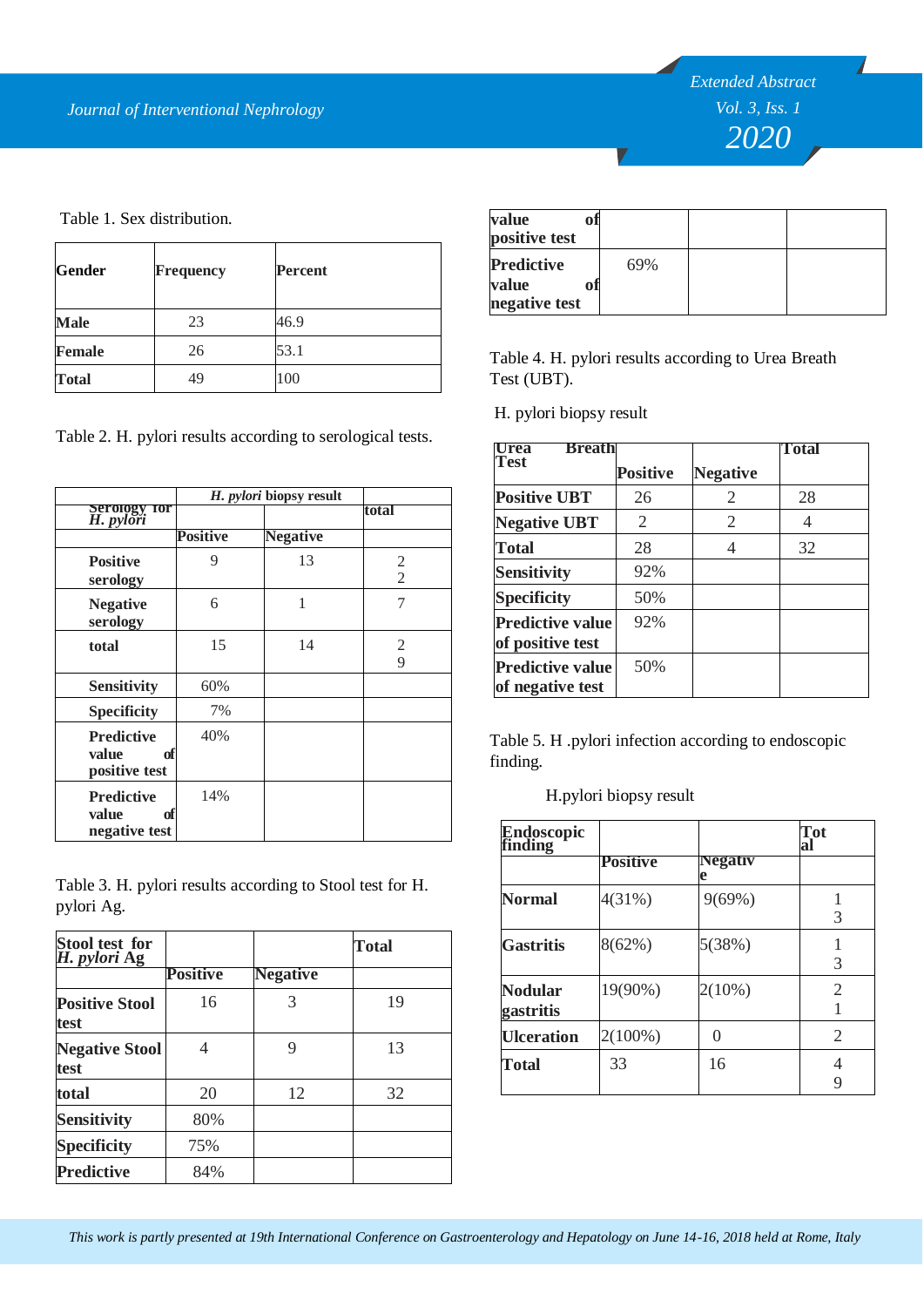### **DISCUSSION**

Helicobacter pylori infection is very common infection in community reaching 50% of population according to many recent epidemiological studies, different type of investigation including invasive and non- invasive methods are present for detection of H. pylori infection. Except serology test, other tests revealed good correlation with biopsy results.

In our study, from 49 cases: 23 (46.9%) were male and 26 (53.1) were female. This result is similar to another study done in Saudi Arabia were children under 13 years: 48% were male and 52 % were female (14).

In our study sensitivity of H. pylori serology test was 60% and specificity was 7%. According to this finding, this test cannot be used on its own for diagnosis of H. pylori infection because of low sensitivity and very low specificity. Similar results also reported elsewhere, Akbar and Eltahawy who found sensitivity of 90% and specificity of 47% in Saudian population (15), another study done in Iran by Pourakbari et al showed very low sensitivity 29% and high specificity 91% in Iranian children (16), this difference comes from the method used for serology, in our test direct strip test for H. pylori antibody used while in Iran and Saudi Arabia ELISA based technique used.

Regarding stool antigen test: in our study this test showed sensitivity of 80% and specificity of 75% , this result is similar to another study done in Iran by Iranikhah et al who found sensitivity of 85% and specificity of 93% in Iranian children( $17$ ). Our study showed less sensitivity probably because of better exclusion criteria in Iranian study where any child receiving management within one month excluded.

Urea breath test is another modality for H. pylori diagnosis. Our study showed sensitivity 92% and specificity 50% , another study done in Iran by Shadi Kazemi showed sensitivity of 89% and specificity of 73% for urea breath test (18). Another study done in Saudi by Al-fadda showed high sensitivity 85% and specificity 70% (19). We can explain low specificity in our test by excessive use of antibiotic specially macrolide in our region and using of Proton Pump

Inhibitors within one month prior to the endoscopy which affect bacterial load and cause high false negative results.

In our study 31% of the children with normal endoscopic confirmed H. pylori infection while 90% of children with nodular gastritis confirmed H. pylori infection.

Another study done in Saudi Arabia showed that nodular gastritis was most common (40% ) endoscopic finding in children with H. pylori (20). M. Najafi Sani,et al. observed that nodular gastritis is commonest finding and 80% will have H. pylori infection on biopsy result

#### **REFERENCES**

1. Warren JR, Marshall BJ. Unidentified curved bacilli on gastric epithelium in active chronic gastritis. Lancet. 1983; 1:1273–5.

2. Marshall BJ, Warren JR. Unidentified curved bacilli in the stomach of patients with gastritis and peptic ulceration. Lancet 1984; 1:1311.

3. Suerbaum S, Michetti P. Helicobacter pylori infection N Engl J Med. 2002 Oct 10;347(15):1175-86

4. Cheng H, HuF, Zhang L, Yang G, Ma J, Hu J, et al. Prevalence of Helicobacter pylori infection and identification of risk factors in rural and urban Beijing, China. Helicobacter. 2009; 14:128–33.

5. Hatakeyama M, Higashi H. Helicobacter pylori cag A: A new paradigm for bacterial carcinogenesis. Cancer Sci. 2005;96:835–43.

6. Kuo CH, Chen YH, Goh KL, Chang LL. Helicobacter pylori and Systemic Disease. Gastroenterol Res Pract. 2014;2014:358494..

7. Kusters JG, van Vliet AH, Kuipers EJ. Pathogenesis of Helicobacter pylori infection. Clin Microbiol Rev. 2006;19(3):449-90.

8. Sipponen P, Maaroos H-I. Chronic gastritis. Scand J Gastroenterol. 2015;50:657–67

9. T. Shimoyama, "Stool antigen tests for the management of Helicobacter pylori infection," World